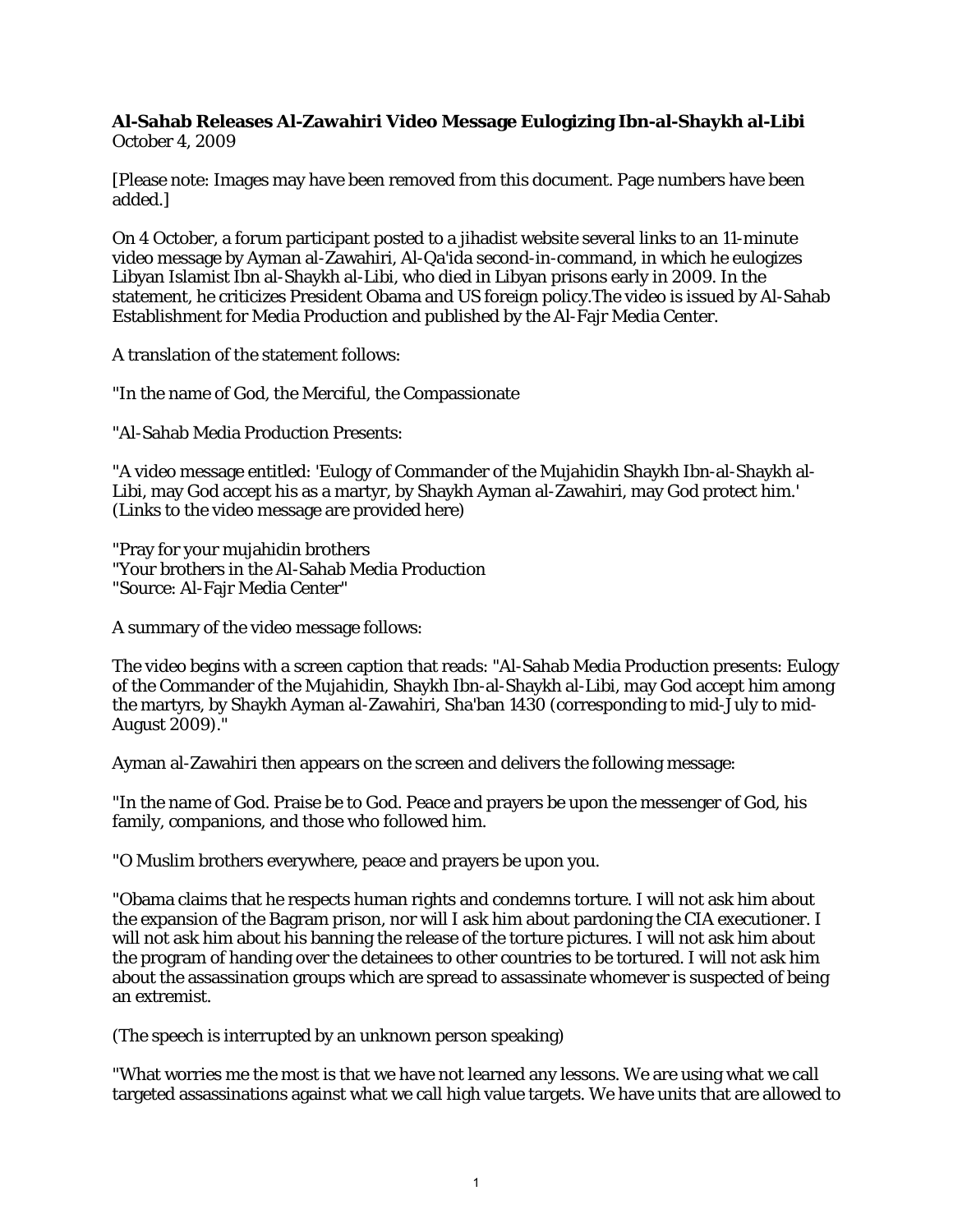operate in as many as dozens of countries outside the war zone, outside of Afghanistan, and outside of Iraq. They are operating now and they are going to countries without telling the American CIA station chief or the American ambassador. They are going there to kill all people. The intelligence they use is probably as good as intelligence we use to collect people at Guantanamo. We now know that at least more than half of these people have nothing to do with anything, so it is a very horrible situation that is not easy.

## (Al-Zawahiri continues)

"But I ask him one question: why did your administration conspire with the Libyan regime to kill Ibn-al-Shaykh al-Libi, may God grant him His mercy. Do not say that Ibn-al-Shaykh al-Libi was handed over to Libya during Bush's time. He was killed during your time. In addition, you are responsible for whatever Bush has done. If you see that he had committed crimes, you should say that, then apologize for it, and morally and financially compensate the victims for it. This is the least that can be expected of you and your government. However, your imperialistic arrogance prevents you from doing it.

"The crime of Ibn-al-Shaykh al-Libi was that he resisted your occupation of Muslim Afghanistan. Ibn-al-Shaykh al-Libi, may God grant him mercy, was the military commander of the Arab mujahidin in the Tora Bora battle. With the grace of God, he succeeded as an experienced jihadist in driving back the attacks of your hypocritical collaborators and forced them to accept a temporary cease-fire. Then, he managed to accompany a group of his brothers across the rough, snow-capped mountains, in December, from Afghanistan to Pakistan, after the failure of your barbaric campaign and the invasion attempt of your herds of hypocrites of Tora Bora. Your special forces, which you are proud of, stood there watching the solemn scene, a few kilometers away, not daring to move one single step forward. Instead, they were pushing the herds of hypocrites, who had to return every time one of them took a step forward, carrying, by the grace of God, the dead and wounded. Then, your commanders became sure that breaking into Tora Bora is the bitter death and the utter destruction of your forces. However, Ibn-al-Shaykh al-Libi managed to end the siege and move with a group of his brothers in conditions that only God knew and which included severe cold and continual bombardment.

"When he arrived in Pakistan safely, one of the treacherous tribes sold him and his brothers, after they had given him an oath of protection and vowed to provide him and his soldiers with security and protection until they left safely. This has revealed the truth of the arrogant American force. It has become clear that this force cannot fight without terrible bombardment, herds of hypocrites, bribery, and buying consciences. Face-to-face confrontation on the battlefield is something that they know nothing about. How can they know it when they are servants of the earthly life, and slaves of the dollar, and seekers of pleasure and lust?

"When the jihadist hero fell into the clutches of the US Crusaders, they tortured him and exposed him to their severest anger. The US Crusaders and their collaborators tortured Ibn-al-Shaykh al-Libi in more than one country and one place. They tortured him in Pakistan, in Kandahar, and in the dark prison in Kabul. They also tortured him in Egypt, where he was detained for a whole year. They tortured him in Panjsher in northern Afghanistan and in many secret prisons. Eventually, they handed him to Al-Qadhafi's guards of torment to continue torturing him and killing him on behalf of the criminal US monster.

"The United States is deceiving us with the smiling Obama, who is searching for peace and defending human rights. Thus, when asked about the circumstances of killing Ibn al-Shaykh al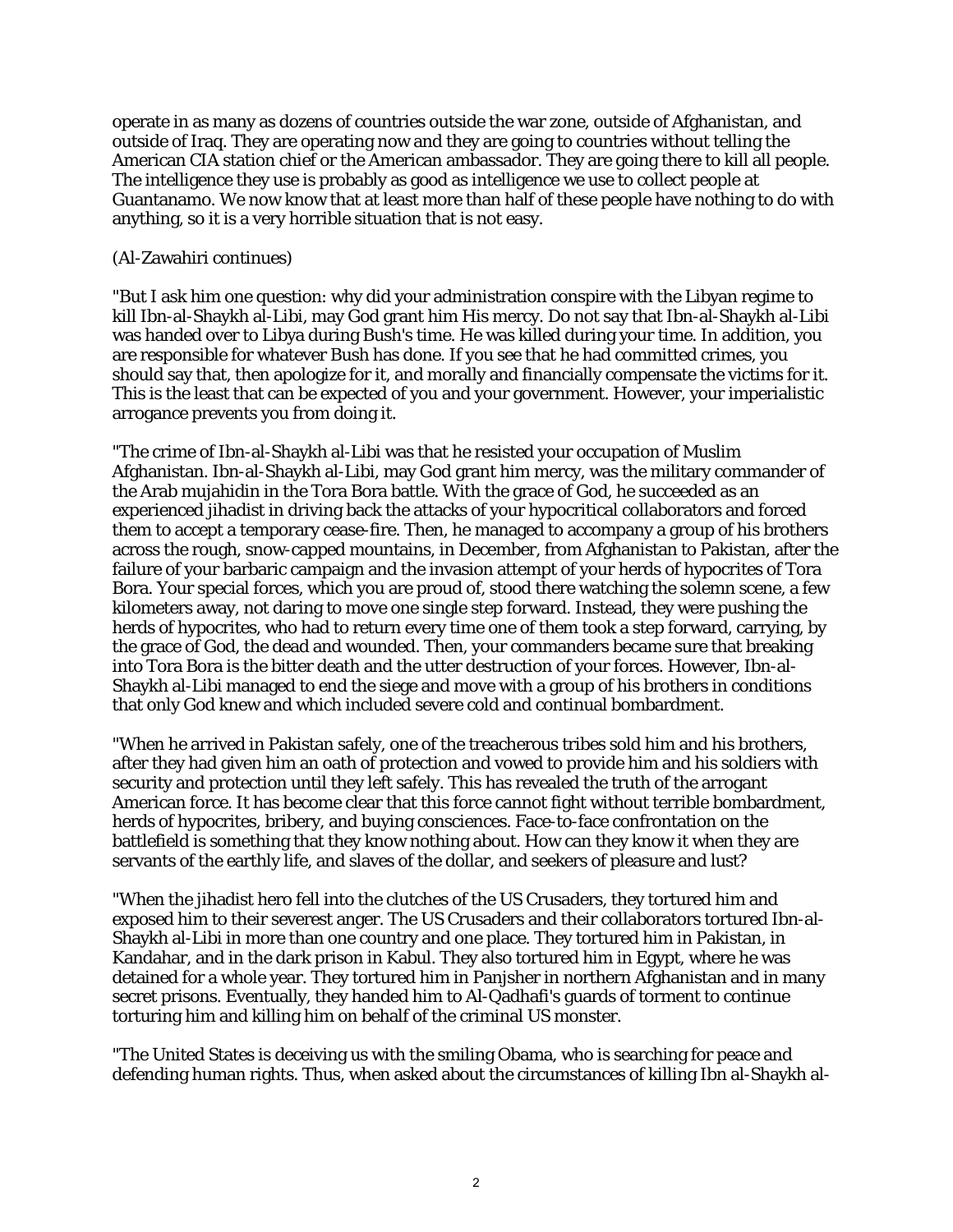Libi, the US State Department spokesperson Ian Kelly said: 'We are studying the situation, but until now we can not give any comments.'

"O criminal killers, bloodsuckers, are you studying the situation? With the help of God, we will also study the situation with you. We will shed your blood and consume your economy until you stop your crimes, o arrogant insolents. O blood shedder, killers of innocent people, God willing, we will take revenge on you for every mujahid, every widow, every orphan, and every Muslim, and we will defend everyone you oppressed in this world. With the help of God, we will talk to you in the language that you understand until you refrain from and stop your crimes.

"Ibn al-Shaykh al-Libi is only one of thousands of oppressed victims who were devoured and are still being devoured by the US wild monster. He is silenced about their crimes against them. O Obama, who is speaking about human rights, how many secret prisons are there? Where are they? How many victims are there? How many of them were killed? How many were handicapped? Where are these victims? What have you done with them? What is their destiny? The ones you extradited, to whom were they delivered? What happened to them? What is your stance toward those who tortured and harmed them?

"O country of freedom, nation of justice, government of law, or rather country of lying, nation of crimes, and government of blood sucking,

"O Obama, answer me, but I am sure that you will not dare to answer me. Ibn al-Shaykh al-Libi was tortured in Egypt and they extracted a false confession from him under torture about the relationship between Al-Qa'ida and Saddam Hussayn's regime. In February 2003, Collin Powell, the international liar, used the false confession of Ibn al-Shaykh in the Security Council to justify invading Iraq. He did it in cold blood, not apologizing or announcing his regret for what they had done to Ibn al-Shaykh al-Libi, may God have mercy on him.

"Ibn-al-Shaykh al-Libi has exposed the Western regime and its hypocritical cry over human rights last April when he refused to talk to investigators affiliated with Human Rights Watch in Abu-Slim prison in Tripoli. He told them: 'Where were you when I was subjected to torture in US prisons?'

"Ibn-al-Shaykh al-Libi was killed in Libya because he refused the retractions that were supervised by the United States in Egypt, Saudi Arabia, Libya, and Morocco. He was tortured to death because the agents of the United States from the group of Al-Qadhafi were in a hurry to issue another bad copy of retractions. This clarifies to the Islamic ummah the criminal environment in which these retractions breed.

"In my eulogy of the hero, Ibn-al-Shaykh, I would like to borrow verses from Ibn-Abdallah Ibn-Rawahah in his eulogy of Hamzah Ibn-Abd-al-Mutalib, may God be pleased with them, and say: My eyes cried, and how would they not, though crying and wailing will not substitute? About the lion of God they said, the man who was killed is in Libya. Brother, the ground is bursting under your feet, and you are the heroic, glorified man. May God's peace be upon you in the gardens of paradise, mixed with eternal bliss.

"May God's peace be upon you Ibn-al-Shaykh, whether you are dead or alive. May God's peace be upon you as a steadfast emigrant mujahid. May God's peace be upon you for your patience in the face of afflictions and steadfastness in your stand for the truth. May God's peace be upon you as a martyr, as we consider you, but God knows best. You exposed the criminality of the worldwide Crusaders, the treason of its local agents, and the forgery of its retractions, which are like